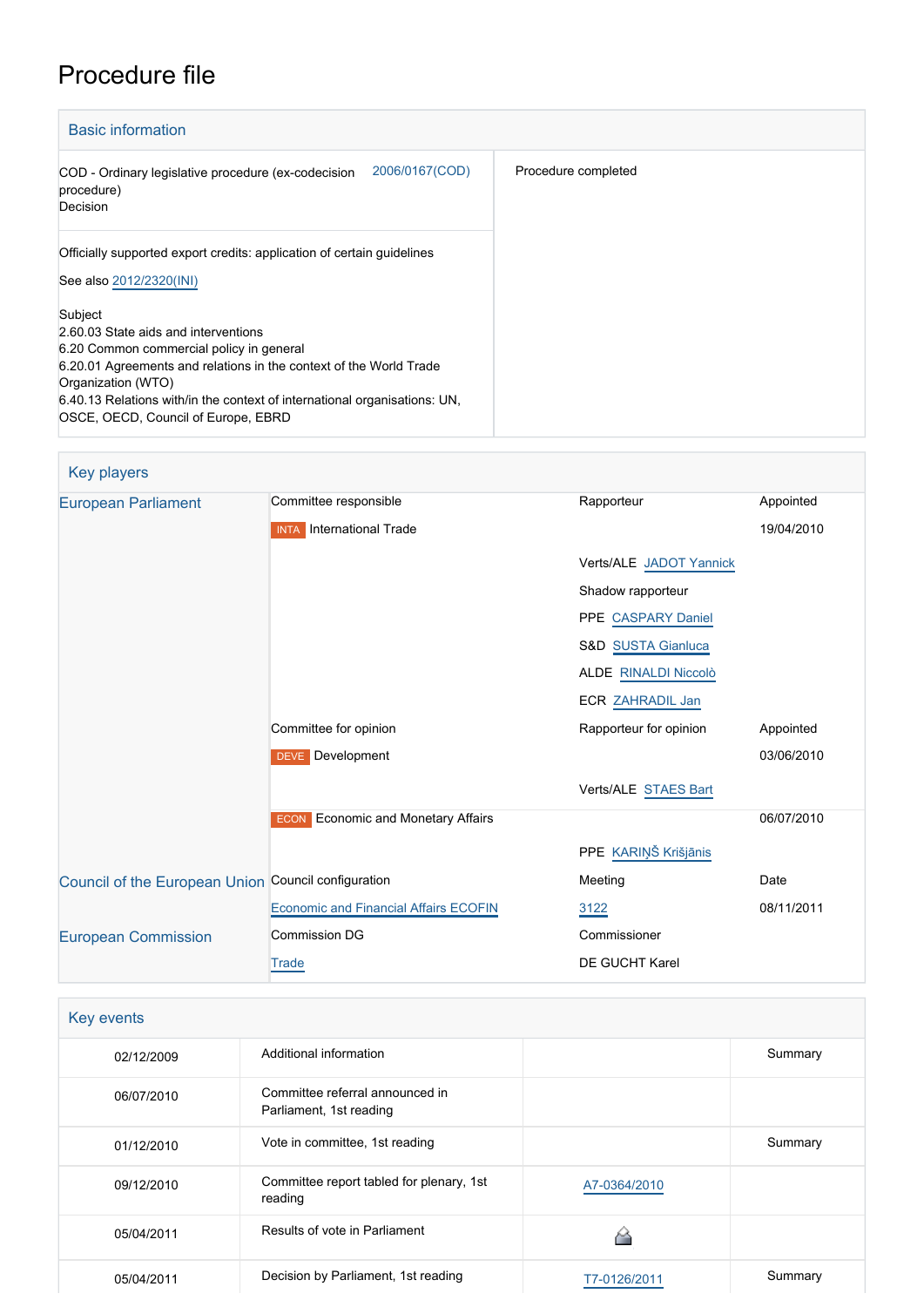| 13/09/2011 | Decision by Parliament, 1st reading                      | T7-0363/2011 | Summary |
|------------|----------------------------------------------------------|--------------|---------|
| 08/11/2011 | Act adopted by Council after Parliament's<br>1st reading |              |         |
| 16/11/2011 | Final act signed                                         |              |         |
| 16/11/2011 | End of procedure in Parliament                           |              |         |
| 08/12/2011 | Final act published in Official Journal                  |              |         |

# Technical information

| Procedure reference        | 2006/0167(COD)                                                 |
|----------------------------|----------------------------------------------------------------|
| Procedure type             | COD - Ordinary legislative procedure (ex-codecision procedure) |
| Procedure subtype          | Legislation                                                    |
| Legislative instrument     | Decision                                                       |
|                            | See also 2012/2320(INI)                                        |
| Legal basis                | Treaty on the Functioning of the EU TFEU 207-p2                |
| Stage reached in procedure | Procedure completed                                            |
| Committee dossier          | INTA/7/02420                                                   |

# Documentation gateway

| Legislative proposal                                                      |             | COM(2006)0456  | 10/08/2006 | EC         | Summary |
|---------------------------------------------------------------------------|-------------|----------------|------------|------------|---------|
| Committee draft report                                                    |             | PE452.514      | 20/10/2010 | EP         |         |
| Committee opinion                                                         | <b>DEVE</b> | PE448.927      | 27/10/2010 | EP         |         |
| Amendments tabled in committee                                            |             | PE452.832      | 16/11/2010 | EP         |         |
| Committee opinion                                                         | <b>ECON</b> | PE448.949      | 24/11/2010 | EP         |         |
| Committee report tabled for plenary, 1st<br>reading/single reading        |             | A7-0364/2010   | 09/12/2010 | EP         |         |
| Text adopted by Parliament, partial vote at<br>1st reading/single reading |             | T7-0126/2011   | 05/04/2011 | EP         | Summary |
| Amendments tabled in committee                                            |             | PE467.212      | 20/06/2011 | EP         |         |
| Text adopted by Parliament, 1st<br>reading/single reading                 |             | T7-0363/2011   | 13/09/2011 | EP         | Summary |
| Commission response to text adopted in<br>plenary                         |             | SP(2011)8584   | 09/11/2011 | EC         |         |
| Draft final act                                                           |             | 00046/2011/LEX | 16/11/2011 | <b>CSL</b> |         |
| Follow-up document                                                        |             | COM(2014)0123  | 07/03/2014 | EC         | Summary |
| Follow-up document                                                        |             | COM(2014)0299  | 28/05/2014 | EC         | Summary |
| Follow-up document                                                        |             | COM(2015)0130  | 17/03/2015 | EC         | Summary |
| Follow-up document                                                        |             | COM(2015)0516  | 20/10/2015 | EC         | Summary |
| Follow-up document                                                        |             | COM(2016)0718  | 18/11/2016 | EC         | Summary |
| Follow-up document                                                        |             | COM(2017)0067  | 07/02/2017 | EC         | Summary |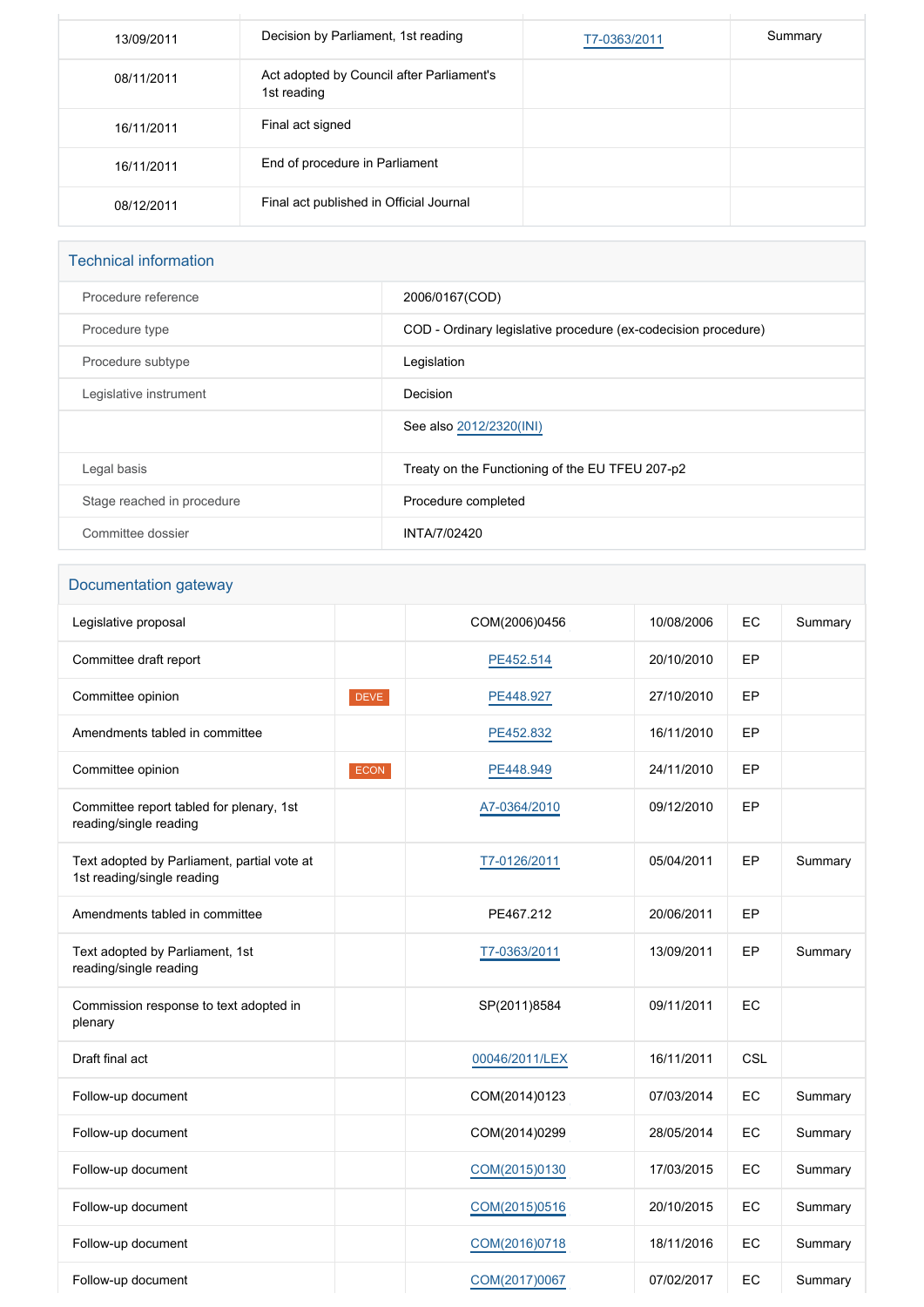| Follow-up document | COM(2018)0262 | 04/05/2018 | <b>EC</b> | Summary |
|--------------------|---------------|------------|-----------|---------|
| Follow-up document | COM(2018)0305 | 17/05/2018 | EC.       | Summary |
| Follow-up document | COM(2020)0348 | 03/08/2020 | EC.       |         |
| Follow-up document | COM(2020)0349 | 03/08/2020 | EC.       |         |
| Follow-up document | COM(2021)0395 | 15/07/2021 | EC.       |         |
| Follow-up document | COM(2022)0115 | 24/03/2022 | EC.       |         |
|                    |               |            |           |         |

#### Additional information

European Commission **[EUR-Lex](http://ec.europa.eu/prelex/liste_resultats.cfm?CL=en&ReqId=0&DocType=COD&DocYear=2006&DocNum=0167)** 

| <b>Final act</b>                                                                                                                |                              |  |
|---------------------------------------------------------------------------------------------------------------------------------|------------------------------|--|
| <b>Regulation 2011/1233</b><br>OJ L 326 08.12.2011, p. 0045 Summary<br>Final legislative act with provisions for delegated acts |                              |  |
|                                                                                                                                 |                              |  |
| Delegated acts                                                                                                                  |                              |  |
| 2013/2777(DEA)                                                                                                                  | Examination of delegated act |  |
| 2015/2866(DEA)                                                                                                                  | Examination of delegated act |  |
| 2017/2863(DEA)                                                                                                                  | Examination of delegated act |  |

## Officially supported export credits: application of certain guidelines

PURPOSE: to update the current Council Decisions in force to reflect the most recent version of the Arrangement on guidelines for officially supported export credits concluded in the framework of the OECD.

PROPOSED ACT: Council Decision.

BACKGROUND: the Community is a Participant in the Arrangement on Guidelines for Officially Supported Export Credits concluded in the framework of the OECD.

The main objective of the Arrangement on guidelines for officially supported export credits is to regulate governments' role in export credits, so that exports reflect quality and prices rather than the most favourable officially supported terms, and hence to establish equal conditions of competition among exporters.

The Arrangement has always been incorporated into Community law by way of Council Decision.

The current version of the Arrangement applicable in the Community is the Decision (2001/76/EC) of 22 December 2000, which was amended by Council Decision of 22 July 2002 with respect of export credits for ships (2002/634/EC). Decision 2001/76/EC is supplemented by the Decision (2001/77/EC) of 22 December 2000 setting forth specific rules on export credits for project finance.

The Arrangement has helped to prevent distortions of competition linked with officially supported export credits. It is regularly updated through negotiations via consensus within the OECD framework. The current Council decisions need to be updated to reflect the most recent version of the Arrangement, i.e. OECD document TD/PG(2005)38/FINAL of 05 December 2005.

IMPACT ASSESSMENT: no impact assessment was carried out.

LEGAL BASE: Article 133 of the Treaty establishing the European Community.

CONTENT: the Commission requests the Council to adopt the draft decision approving the revised Arrangement text and ensuring its application in Community law. The guidelines contained in the Arrangement annexed to this Decision shall apply in the Community.

The proposal is of a very technical nature and deals only with finance/insurance rules applicable to officially supported export credits covered by OECD Arrangement. Decision 2001/76/EC and the Annex thereto are replaced by this Decision and its Annex. Decisions 2001/77/EC and 2002/634/EC are repealed.

BUDGETARY IMPLICATION: the proposal has no implication for the Community budget.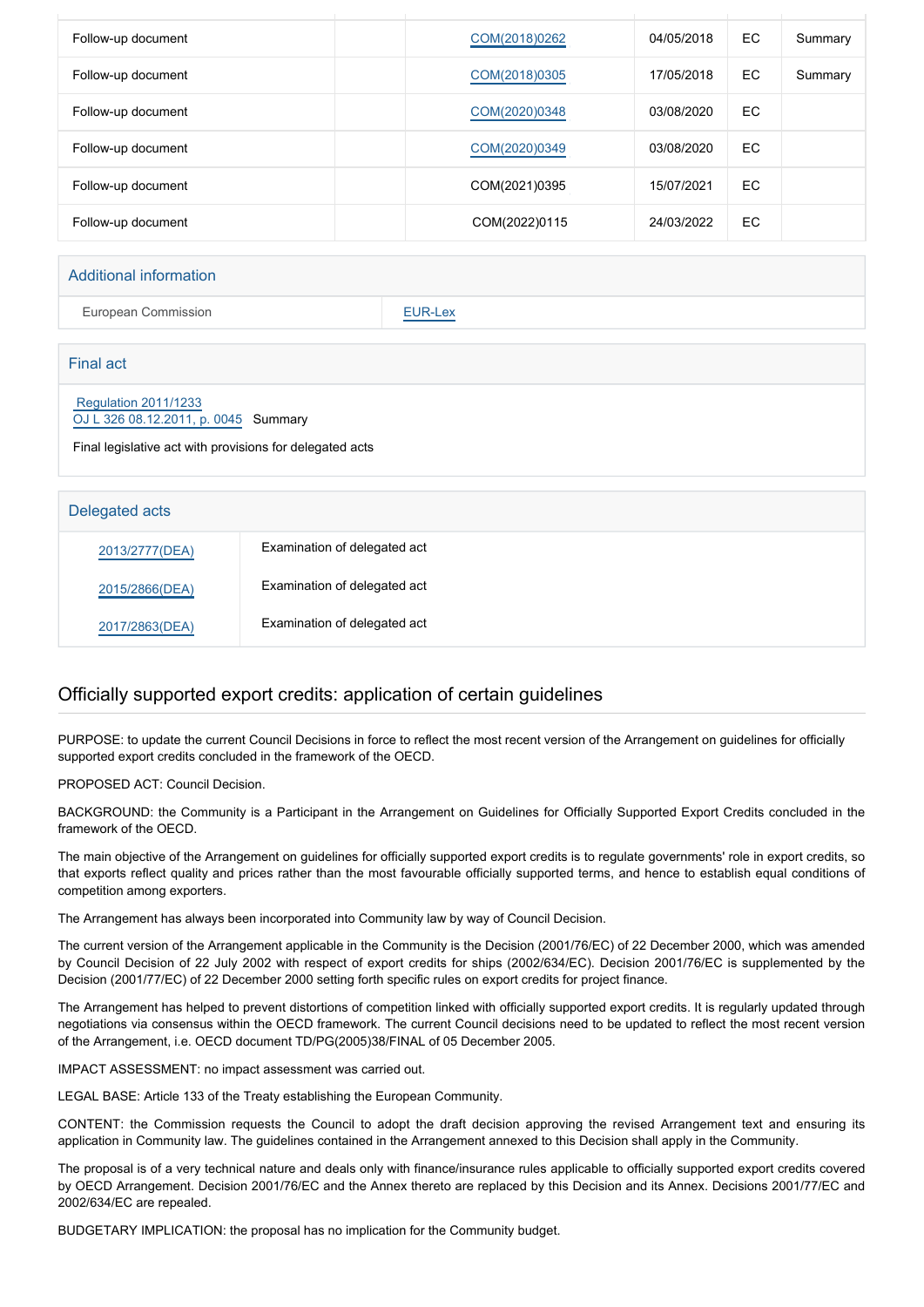The Lisbon Treaty, which entered into force on 1 December 2009, amended the EU's two core treaties, the Treaty on European Union (TEU) and the Treaty establishing the European Community (EC Treaty). The latter was renamed the Treaty on the Functioning of the European Union (TFEU).

These changes had various consequences for many proposals presented by the Commission, on the basis of the "old" treaties, before that date. For more information, see [COM \(2009\)0665.](http://eur-lex.europa.eu/Result.do?T1=V5&T2=2009&T3=0665&RechType=RECH_naturel&Submit=Search) In some cases, a new legal framework was conferred on certain proposals that had not previously been subject to the interinstitutional decision-making process. The European Parliament would now be involved in any decision on those proposals.

The proposal in this procedure file is one such case. It was previously based on Article 133 of the EC Treaty, under which the Commission submitted proposals to the Council for implementing the common commercial policy. It now falls under Article 207(2) of the TFEU, under which the European Parliament and the Council adopt measures, under the ordinary legislative procedure (formerly known as the "codecision" procedure), defining the framework for implementing this policy.

#### Officially supported export credits: application of certain guidelines

The Committee on International Trade adopted the report drafted by Yannick JADOT (Greens/EFA, BE) on the proposal for a decision of the European Parliament and of the Council on the application of certain guidelines in the field of officially supported export credits.

It recommended that the European Parliament?s position at first reading under the ordinary legislative procedure should be to amend the Commission proposal as follows:

Transparency and reporting: Members deem the reporting requirements in the OECD Arrangement as insufficient to monitor the soundness of the financial operations of the European Export Credit Agencies. An amendment lays down additional measures on transparency and reporting to be applied in the Union (Annex 1a to this Decision).

With a view to tightening up transparency requirements, Members suggest establishing a requirement for the EU Member States to annually report to the Commission on the activities of their ECAs in these regards. This Annual Activity Report shall contain the following information:

- an audit of all national instruments and programs to which the Arrangement is applicable and of their compliance with the Arrangement, in particular its requirement that premiums are risk-based and cover long-term operating costs;
- an overview of major operational developments during the reporting period and their compliance with the Arrangement (listing new commitments, exposure, premium charges, claims paid and recoveries, and mechanisms for costing environmental risk);
- presentation of the Member State's policies for ensuring that Union development objectives and policies guide activities in the fields of export credits relating to environmental and social issues, human rights, sustainable lending and anti-bribery.

The Commission shall provide its analysis of the Annual Activity Report, assessing Member States? coherence with Union development policies, and commenting on general developments in the policy field to the European Parliament.

Members also call on the Commission to provide the European Parliament with an annual report on efforts undertaken in the various forums of international cooperation (including the OECD and the G-20) to have third countries, especially the emerging economies, introduce guidelines regarding the transparency of their export credit agencies at a level at least matching the OECD common approaches.

The Council shall report annually to the European Parliament and to the Commission on the implementation by each Member State of the Arrangement on Guidelines for Officially Supported Export Credits.

The balance-sheet of the export credit agency of any Member State shall provide a full overview of the agency's assets and liabilities. The use of off-balance-sheet vehicles by export credit agencies shall be made fully transparent.

Lastly, companies, other than SMEs, benefiting from export credits shall publish annual country-by-country financial accounts.

Poverty eradication: the report stresses that the revision of the Arrangement opens the opportunity to apply Article 208 TFEU, which states that the reduction and eradication of poverty is the primary objective of the Union?s development cooperation policy. This goal must be respected when the Union implements policies likely to affect developing countries.

New proposal: Members call on the Commission to submit to the European Parliament and to the Council a proposal for a new decision to repeal and replace this Decision as soon as possible once a new version of the Arrangement has been agreed among the OECD Participants and no later than two months after it has entered into force.

#### Officially supported export credits: application of certain guidelines

The European Parliament amended, following the ordinary legislative procedure, the proposal for a decision of the European Parliament and of the Council on the application of certain guidelines in the field of officially supported export credits.

The vote on the resolution was postponed until a later session.

The main amendments made to the Commission proposal were as follows:

Transparency and reporting: Parliament deems the reporting requirements in the OECD Arrangement as insufficient to monitor the soundness of the financial operations of the European Export Credit Agencies. An amendment lays down additional measures on transparency and reporting to be applied in the Union (Annex 1a to this Decision).

With a view to tightening up transparency requirements, Members suggest establishing a requirement for the EU Member States to annually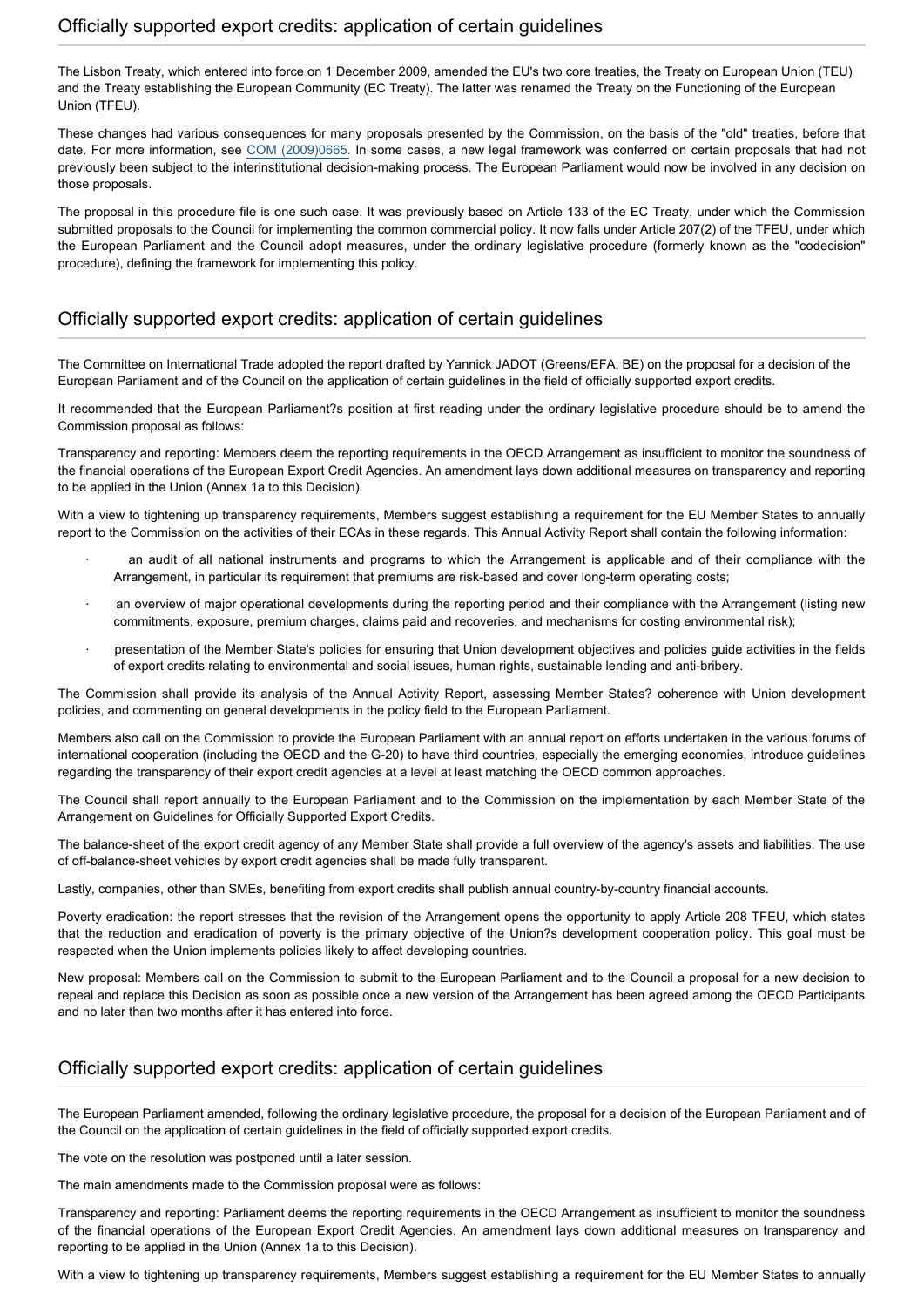report to the Commission on the activities of their ECAs in these regards. This Annual Activity Report shall contain the following information:

- an audit of all national instruments and programs to which the Arrangement is applicable and of their compliance with the Arrangement, in particular its requirement that premiums are risk-based and cover long-term operating costs;
- an overview of major operational developments during the reporting period and their compliance with the Arrangement (listing new commitments, exposure, premium charges, claims paid and recoveries, and mechanisms for costing environmental risk);
- presentation of the Member State's policies for ensuring that Union development objectives and policies guide activities in the fields of export credits relating to environmental and social issues, human rights, sustainable lending and anti-bribery.

The Commission shall provide its analysis of the Annual Activity Report, assessing Member States? coherence with Union development policies, and commenting on general developments in the policy field to the European Parliament.

Parliament also calls on the Commission to provide the European Parliament with an annual report on efforts undertaken in the various forums of international cooperation (including the OECD and the G-20) to have third countries, especially the emerging economies, introduce guidelines regarding the transparency of their export credit agencies at a level at least matching the OECD common approaches.

The Council shall report annually to the European Parliament and to the Commission on the implementation by each Member State of the Arrangement on Guidelines for Officially Supported Export Credits.

According to Members, the balance-sheet of the export credit agency of any Member State shall provide a full overview of the agency's assets and liabilities. The use of off-balance-sheet vehicles by export credit agencies shall be made fully transparent.

Lastly, companies, other than SMEs, benefiting from export credits shall publish annual country-by-country financial accounts.

Poverty eradication: Members stress that the revision of the Arrangement opens the opportunity to apply Article 208 TFEU, which states that the reduction and eradication of poverty is the primary objective of the Union?s development cooperation policy. This goal must be respected when the Union implements policies likely to affect developing countries. The export credit agencies should take into account and respect the objectives and policies of the Union. When supporting Union companies, these agencies should comply with and promote the Union's principles and standards in such areas as consolidating democracy, respect for human rights and policy coherence for development.

New proposal: Parliament calls on the Commission to submit to the European Parliament and to the Council a proposal for a new decision to repeal and replace this Decision as soon as possible once a new version of the Arrangement has been agreed among the OECD Participants and no later than two months after it has entered into force.

# Officially supported export credits: application of certain guidelines

The European Parliament adopted by 643 votes to 20 with 9 abstentions, a legislative resolution on the proposal for a regulation of the European Parliament and of the Council on the application of certain guidelines in the field of officially supported export credits.

The report had been sent back for re-consideration by the competent committee on 5 April 2011.

Parliament adopted its first reading position according to the ordinary legislative procedure. The amendments are the result of a compromise negotiated between Parliament and Commission. The main amendments are as follows:

Legal basis: Parliament?s position on first reading relates to the adoption of a regulation of the European Parliament and of the Council on the application of certain guidelines in the field of officially supported export credits. The legal basis is Article 207 TFEU.

Transparency and reporting: in a new amendment, the transparency and reporting measures to be applied in the Union are set out in Annex I in order to fulfil obligations under the Arrangement on Officially Supported Export Credits of the Organisation for Economic Co-operation and Development (?OECD?).

Without prejudice to the prerogatives of the Member States' institutions exercising the supervision of the national export credit programs, each Member State shall make available to the Commission an Annual Activity Report in order to step up transparency at Union level.

Member States must :

- report on assets and liabilities, claims paid and recoveries, new commitments, exposures and premium charges. Where contingent liabilities might arise from officially supported export credit activities, those activities shall be reported as part of the Annual Activity Report;
- describe how environmental risks, which can carry other relevant risks, are taken into account in the officially supported export credit activities of their ECAs.

For its part, the Commission must :

- produce an annual review for the European Parliament based on this information, including an evaluation regarding the compliance of ECAs with Union objectives and obligations;
- provide to the European Parliament an annual report on negotiations undertaken, where the Commission has negotiating authorization in the various fora of international cooperation, to establish global standards in the field of officially supported export credits.

The first reporting period covers the year 2011.

Compliance with Union?s external action: Member States shall comply with the Union's general provisions on External Action, such as consolidating democracy, respect for human rights and policy coherence for development, and the fight against climate change, when establishing, developing and implementing their national export credit systems and when carrying out their supervision of officially supported export credit activities.

Delegated acts: the Commission has the power to adopt acts in accordance with Article 290 of the Treaty on the Functioning of the European Union in respect of amendments to the guidelines as agreed upon by the Participants to the Arrangement. The amended text sets out the terms under which the delegation may be exercised.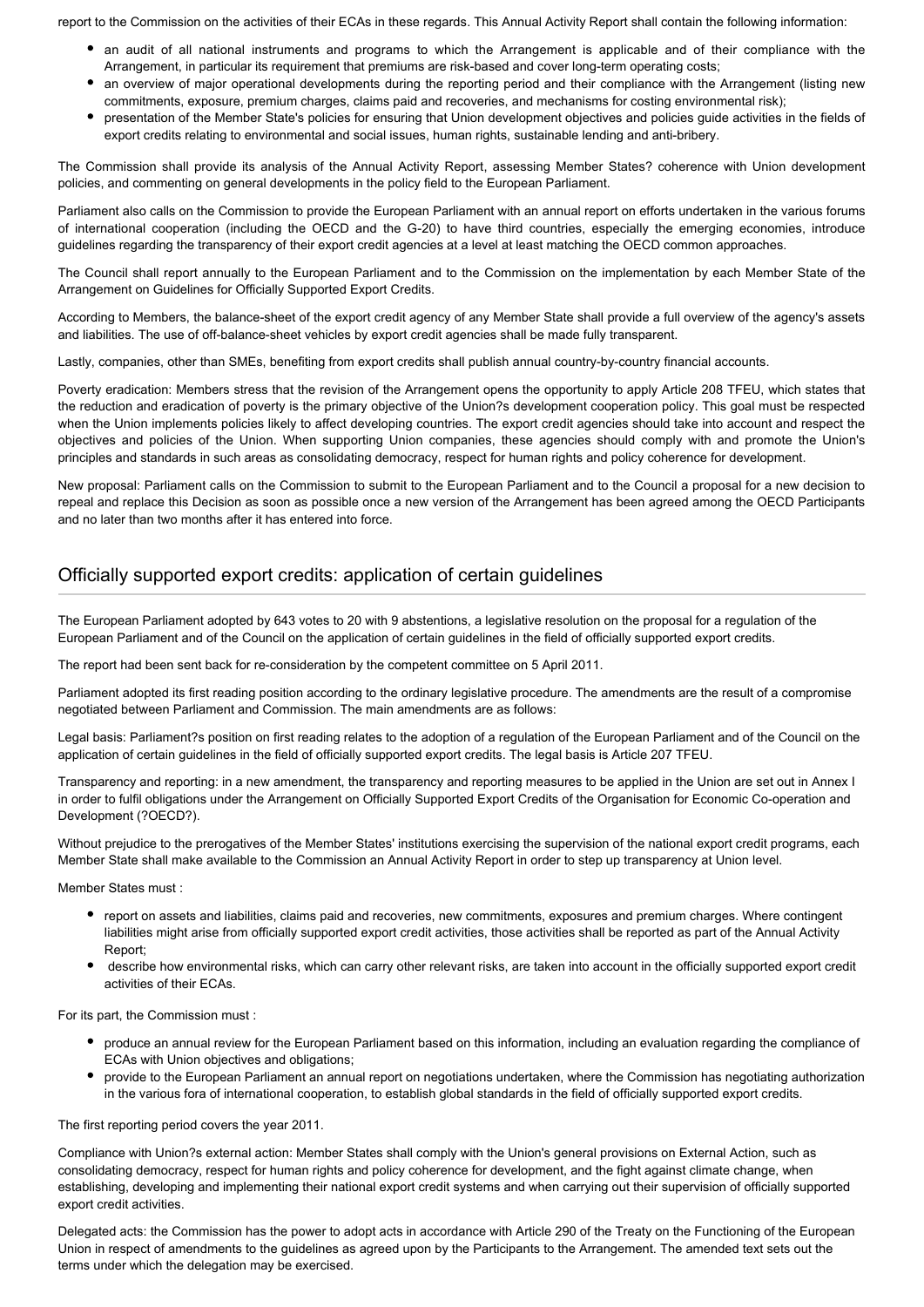PURPOSE: to update certain Council Decisions to reflect the most recent version of the Arrangement on guidelines for officially supported export credits concluded in the framework of the OECD.

LEGISLATIVE ACT: Regulation (EU) No 1233/2011 of the European Parliament and of the Council on the application of certain guidelines in the field of officially supported export credits and repealing Council Decisions 2001/76/EC and 2001/77/EC.

CONTENT: following agreement at first reading with the European Parliament, the Council adopted this Regulation approving the revised text of the OECD arrangement on officially supported export credits in order to ensure its application in the EU. As a party to the OECD arrangement, the EU plays a major role in the OECD?s efforts to ensure a level playing field at international level by regulating the financial terms and conditions that export credit agencies may offer.

This Regulation replaces Decisions 2001/76/EC and 2001/77/EC. It provides for the Commission to adopt delegated acts in order to incorporate future changes to the OECD guidelines into EU law.

Transparency and reporting: the transparency and reporting measures to be applied in the Union are set out in Annex I in order to fulfil obligations under the Arrangement on Officially Supported Export Credits of the Organisation for Economic Co-operation and Development (OECD).

Without prejudice to the prerogatives of the Member States' institutions exercising the supervision of the national export credit programs, each Member State shall make available to the Commission an Annual Activity Report in order to step up transparency at Union level.

Member States shall:

- report on assets and liabilities, claims paid and recoveries, new commitments, exposures and premium charges. Where contingent liabilities might arise from officially supported export credit activities, those activities shall be reported as part of the Annual Activity Report;
- describe how environmental risks, which can carry other relevant risks, are taken into account in the officially supported export credit activities of their ECAs.

The Commission shall:

- produce an annual review for the European Parliament based on this information, including an evaluation regarding the compliance of ECAs with Union objectives and obligations.
- provide to the European Parliament an annual report on negotiations undertaken, where the Commission has negotiating authorisation in the various forums of international cooperation, to establish global standards in the field of officially supported export credits.

The first reporting period, under the scope of this Regulation, covers the year 2011.

Compliance with Union's external action: a recital states that Member States should comply with the Union's general provisions on external action, such as consolidating democracy, respect for human rights and policy coherence for development, and the fight against climate change, when establishing, developing and implementing their national export credit systems and when carrying out their supervision of officially supported export credit activities.

DELEGATED ACTS: the power to adopt delegated acts is conferred on the Commission subject to certain conditions. The delegation of power shall be conferred on the Commission for an indeterminate period of time from 9 December 2011. It may be revoked at any time by the European Parliament or by the Council. A decision to revoke shall put an end to the delegation of the power specified in that decision. A delegated act shall enter into force only if no objection has been expressed either by the European Parliament or the Council within a period of 2 months of notification of that act to the European Parliament and the Council.

ENTRY INTO FORCE: 09/12/2011.

#### Officially supported export credits: application of certain guidelines

The Commissions annual review concerns export credit activities within the meaning of Regulation (EU) No 1233/2011, i.e. "medium and long term" transactions with a repayment period of 2 years or more. It is based on Member States export credit activities and covers the calendar year 2012.

Annual Activity Reports have been received from the following Member States: Austria, Belgium, Bulgaria, Czech Republic, Denmark, Finland, France, Germany, Hungary, Italy, Luxemburg, Netherlands, Poland, Portugal, Romania, Slovenia, Slovak Republic, Spain, Sweden and the United Kingdom.

Cyprus, Estonia, Greece, Ireland, Latvia, Lithuania and Malta did not have active export credit programs within Regulation 1233/2011 during the reporting year. Croatia joined the European Union on 1 July 2013.

General and financial information: the regulatory framework (Regulation (EU) No 1233/2011) focuses on rules for export credit transactions and programs, but leaves it entirely to the individual Member State to decide whether to run an export credit program or not, and in the affirmative case how to organise its respective Export Credit Agency (ECA).

In some Member States, the ECA is a government department or agency. In others, an insurance company performs this function under a public mandate and under government supervision. The report makes the following points:

· Compared to the previous reporting year the picture has not fundamentally changed: in 2012, 20 EU Member States were running export credit programs within the meaning of Regulation (EU) No 1233/2011, these programs being managed by a total of 27 different agencies and government departments.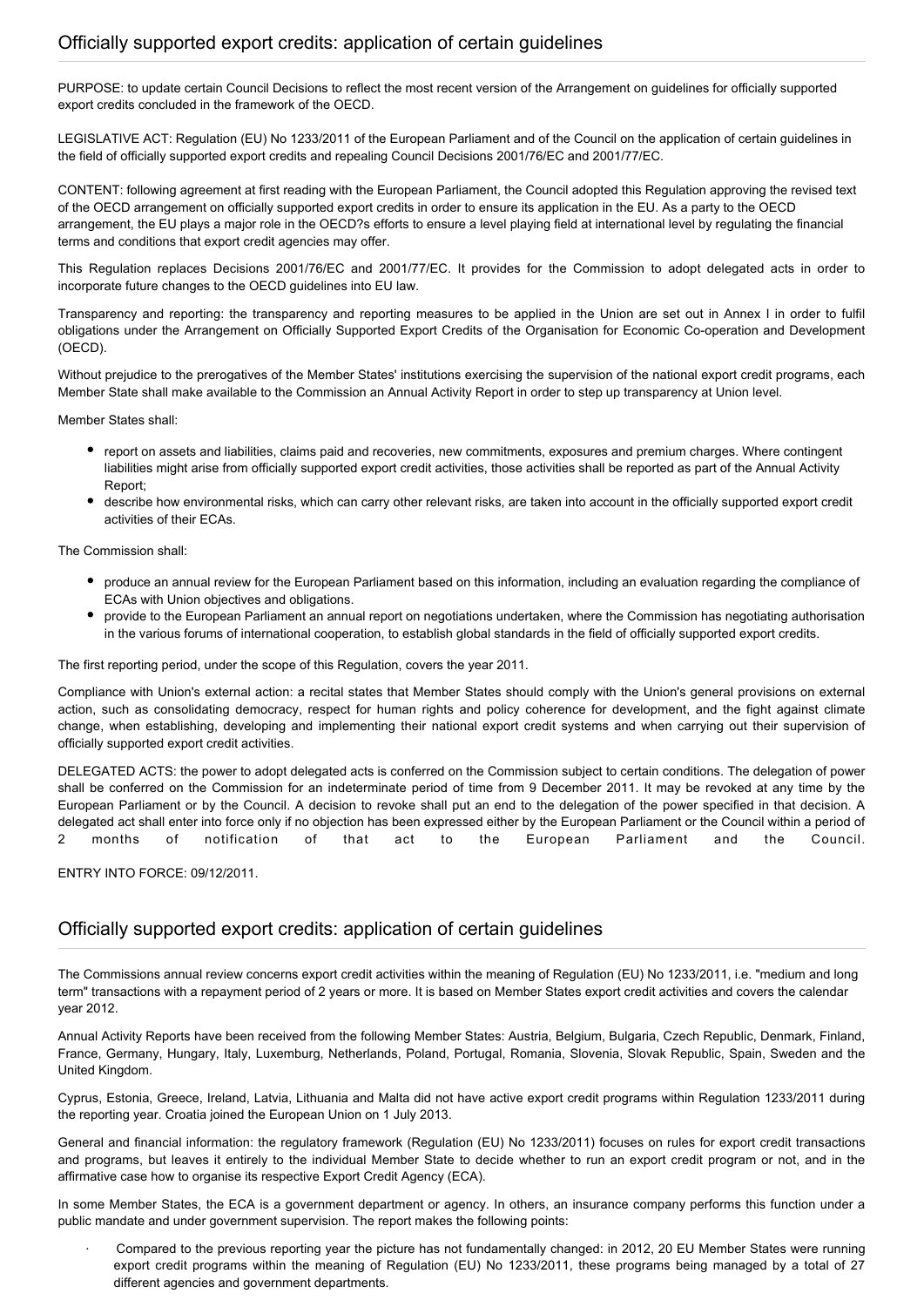- As already mentioned in the last annual review, the most common category of export credit support offered by European ECAs traditionally used to be "pure cover" (i.e. the export transaction in question is actually financed by a credit from a commercial bank, for which the ECA provides a guarantee or insurance-type cover), although some Member States also have been offering "official financing support" (e.g. interest rate support schemes).
- As a result of the global financial crisis of 2008-09 and the Eurozone crisis, it has in recent years become more difficult to obtain sufficient liquidity from commercial banks. Not all EU Member States are affected in the same way, but many have developed new instruments during the last years to mitigate such problems.

The Commission considers that the Annual Activity Reports provide relevant financial information on the export credit programs in 2012. Whilst there are some differences in presentation, the Commission has no specific observations on the financial aspects of the Annual Activity Reports.

Treatment of "environmental risks, which can carry other relevant risks": all Member States explicitly refer to this provision in their Annual Activity Reports. Some Member States explicitly refer to social impacts and a few also to human rights, fundamental labour standards, anti-bribery and general impact on development.

Environmental evaluation processes typically lead to a decision to either decline or to actually provide export credit support.

Compliance of ECAs with Union objectives and obligations: the report notes that there have been no disputes at WTO level involving European export credit programs. The Commission did not receive any complaints concerning potential infringements of EU law involving export credit agencies in 2012.

Compliance with Union objectives: the Treaty on the European Union (TEU) enumerates the general objectives of the Union in its Article 3 and the principles and objectives of the Union's External Action in Article 21. As regards the EU's common commercial policy, reference to the principles and objectives of the Union's external action is made in Article 206 and in the first paragraph of Article 207 of the Treaty on the Functioning of the European Union.

In summary, the Commission takes note that all Member States have developed policies to accompany the management of their export credit programs that are in line with the EUs objectives.

The Commission sees a clear general willingness on the side of the Member States to apply policies to their export credit programs, whose objectives are in line with the general language of Articles 3 and 21 TEU. In the Commission's view, this concerns notably the following objectives:

- establishing an internal market (Article 3(3) as mentioned, all export credit programs have to be compatible with relevant legislation), and - at an international level to uphold and promote "free and fair trade" (Article 3(5) ;
- consolidating and supporting human rights (Article 21(2)(b),
- · encouraging the integration of all countries into the world economy (Article 21(2)(e) ;
- helping develop international measures to preserve and improve the quality of the environment and sustainable management of global natural resources, in order to ensure sustainable development (Article 21(2)(f).

The Commission takes note of the [resolution adopted in July 2013](http://www.europarl.europa.eu/oeil/popups/ficheprocedure.do?lang=en&reference=2012/2320(INI)) by the European Parliament on the first reporting exercise under Regulation (EU) No 1233/2011. It has brought this resolution to the attention of Member States for future reporting exercises.

#### Officially supported export credits: application of certain guidelines

This annual report relates to the negotiations undertaken by the Commission in the field of export credits in the sense of Regulation (EU) No 1233/2011. It covers the period from March 2013 to March 2014.

Traditionally, most of the Commissions negotiation activities in this policy area take place in the Organisation for Economic Co-operation and Development (OECD).

The European Commission, in the framework of its responsibility to carry out trade negotiations, represents the EU in all negotiations concerning the OECD Arrangement on Officially Supported Export Credits and its Sector Understandings (which cover special financing rules for specific industrial sectors), namely ships, nuclear power plants, civil aircraft and renewable energy, climate change mitigation and water projects.

Main developments in regard to export credits in 2013: the OECD Arrangement has in general been effective in providing a level playing field between the export credit programmes of its Participants. However, major emerging export credit providers like China, India or Brazil are not parties to it.

The establishment of the International Working Group on Export Credits (IWG) following a joint initiative by President Obama and then Vice-Premier Xi Jinping in February 2012 has created a strategic opportunity for OECD Participants and non OECD Participants to work together on a new set of disciplines on export credits in a completely new environment. The European Union has therefore fully supported the IWG process from the start. In 2013, the IWG remained an essential priority, relevant activities taking an even bigger proportion in the EUs export credit work than in 2012.

According to the Commission, the provisional assessment of the IWG process at this stage is a mixed one:

- · on the positive side, it has to be stressed that already the successful establishing and continued operation of such a forum is in itself no small achievement. It must be kept in mind that all previous efforts to notably engage China in similar talks at bilateral or multilateral level were not successful. Among the most important non-OECD export credit providers, only India has so far not formally joined the process, but participated as an observer to the Fourth Meeting;
- the EU has asserted itself as a major player, having organised two successful meetings and contributed with a lot of substantial contributions and a paper that still seems to shape IWG discussions;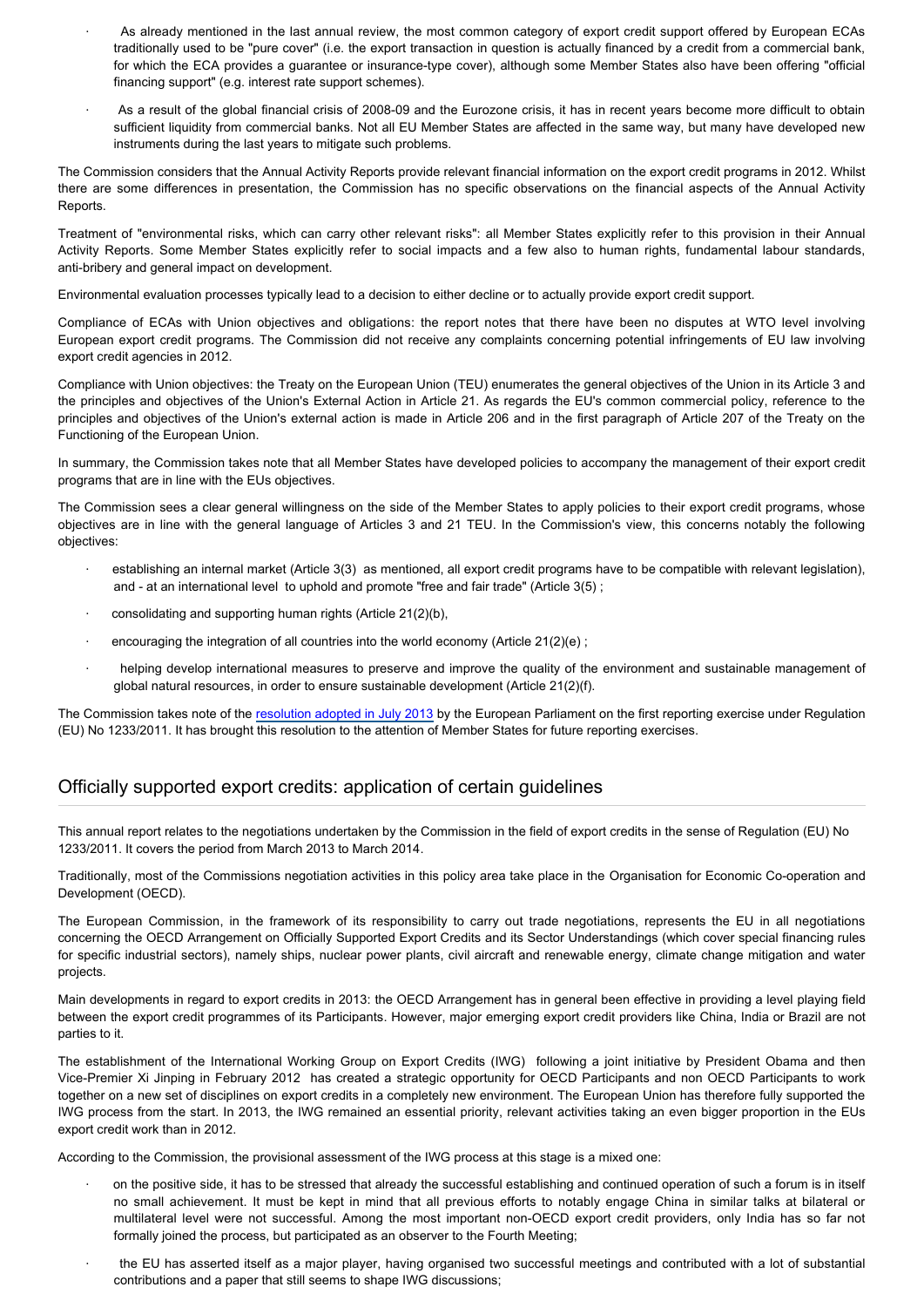a real problem at this stage is however the fact that the activities of the IWG are for the time being very much driven by its OECD participants. With the exception of South Africa and Turkey, many non-OECD participants are rather cautious when it comes to making active contributions.

The meetings to be held in 2014 will certainly be crucial for an assessment whether all IWG Members are seriously committed to the process and whether the latter is likely to develop beyond the level of preliminary talks. In case that the IWG process is likely to enter into a phase of formal negotiations, the Commission would seek the necessary authorization in line with the Treaties.

Developments in the OECD may be summarised as follows:

- · the finalisation of a two-year negotiation for the Sector Understanding on Export Credits for Rail Infrastructure (RSU) in November 2013. The RSU, which was a big ambition of the EU, establishes some specific financing conditions for the exports of rail infrastructure assets essential to operating trains, including rail control, electrification, tracks, rolling stock and related construction work.
- the EU is also the driving force behind two add-ons to the 2012 Sector Understanding on Export Credits for Renewable Energies and Climate Change Mitigation (CCSU). The sectoral extensions currently under negotiation concern climate change adaptation projects and electricity smart grids. Not all participants seem to have an active interest of their own in these dossiers.
- an area of strategic importance is the review of the interest rate provisions of the OECD Arrangement. While several other participants have no official position yet, the Commission has managed to obtain the consensus of the Member States on four guiding principles on the interest rate review. On the basis of these principles, the Commission is now working on a more substantial proposal, which the EU could table in the OECD later in 2014.
- Lastly, in commercial terms, the aircraft sector has always been the most important export credit sector. There have, however, been no major new developments recently. Implementation of the 2011 OECD Sector Understanding on Export Credits for Civil Aircraft continues (in theory, a review is foreseen for 2015).

The Commission will duly keep the European Parliament informed on new developments.

#### Officially supported export credits: application of certain guidelines

In accordance with Regulation (EU) No 1233/2011 of the European Parliament and of the Council on the application of certain guidelines in the field of officially supported export credits, the Commission presented its annual review of the Member States' Annual Activity Reports on Export Credits.

The present annual review covers the calendar year 2013. It concerns export credit activities in the sense of Regulation (EU) No 1233/2011, i.e. "medium and long term" transactions with a repayment period of 2 years or more. This review does neither cover short term export credit transactions nor activities carried out by certain Export Credit Agencies (ECAs) outside the field of export credits (such as insurance of investments).

The Commission has taken note of the [Resolution adopted on 2 July 2013](http://www.europarl.europa.eu/oeil/popups/ficheprocedure.do?lang=en&reference=2012/2320(INI)) by European Parliament, in particular on the recommendation to the Council Working Group on Export Credits and the Commission to consult with the European External Action Service on further developing the reporting methodology the Commission has also turned the particular attention of Member States to this Resolution in view of subsequent reporting exercises.

Annual Activity Reports have been received from the following Member States: Austria, Belgium, Bulgaria, Croatia, Czech Republic, Denmark, Finland, France, Germany, Hungary, Italy, Luxemburg, the Netherlands, Poland, Portugal, Romania, Slovenia, Slovak Republic, Spain, Sweden, the United Kingdom.

The main findings of the report are as follows:

General and financial information: in 2013, 21 EU Member States were running export credit programs in the sense of Regulation (EU) No 1233/2011. These programs were managed by a total of 29 different agencies and government departments.

As regards the types of export credit support offered by European ECAs, the most common form remains "pure cover" (i.e. the export transaction in question is actually financed by a credit from a commercial bank, for which the ECA provides a guarantee or insurance-type cover).

The biggest European pure cover export credit schemes in 2013 (in billion Euro) are the following: Germany 87.7; France 61.2; Sweden 34.9; Italy 21.6; United Kingdom 20.6. 14 Member States also offer other forms of support covered by Regulation (EU) No 1233/2011 and the OECD Arrangement on Officially Supported Export Credits and not by a commercial bank, re-financing or interest rate support schemes.

Taking into account that there are specific financing conditions prevailing in certain industrial sectors e.g. aircraft and shipbuilding several Member States have also developed sector-specific export credit products. Many European ECAs are also offering such products as short term export credits and letter of credit guarantees, manufacturing risk guarantees or investment insurance products.

The Commission considered that the Annual Activity Reports provide relevant financial information on the export credit programs in 2013.

Treatment of environmental risks and other information: Regulation (EU) No 1233/2011 stipulates that Member States in their Annual Activity Reports shall describe how environmental risks, which can carry other relevant risks, are taken into account in the officially supported export credit activities of their ECAs. 19 Annual Activity Reports explicitly refer to this provision.

Several Member States explicitly refer to social impacts as well. Individual Member States also mention human rights, fundamental labour standards, anti-bribery or general impact on development.

The 21 Annual Activity Reports also show that Member States in general have policies on export credits and environment, anti-bribery and sustainable lending practices concerning low income countries.

Other Member States' policies linked to export credit activities include transparency (openness and confidentiality policy), dialogue with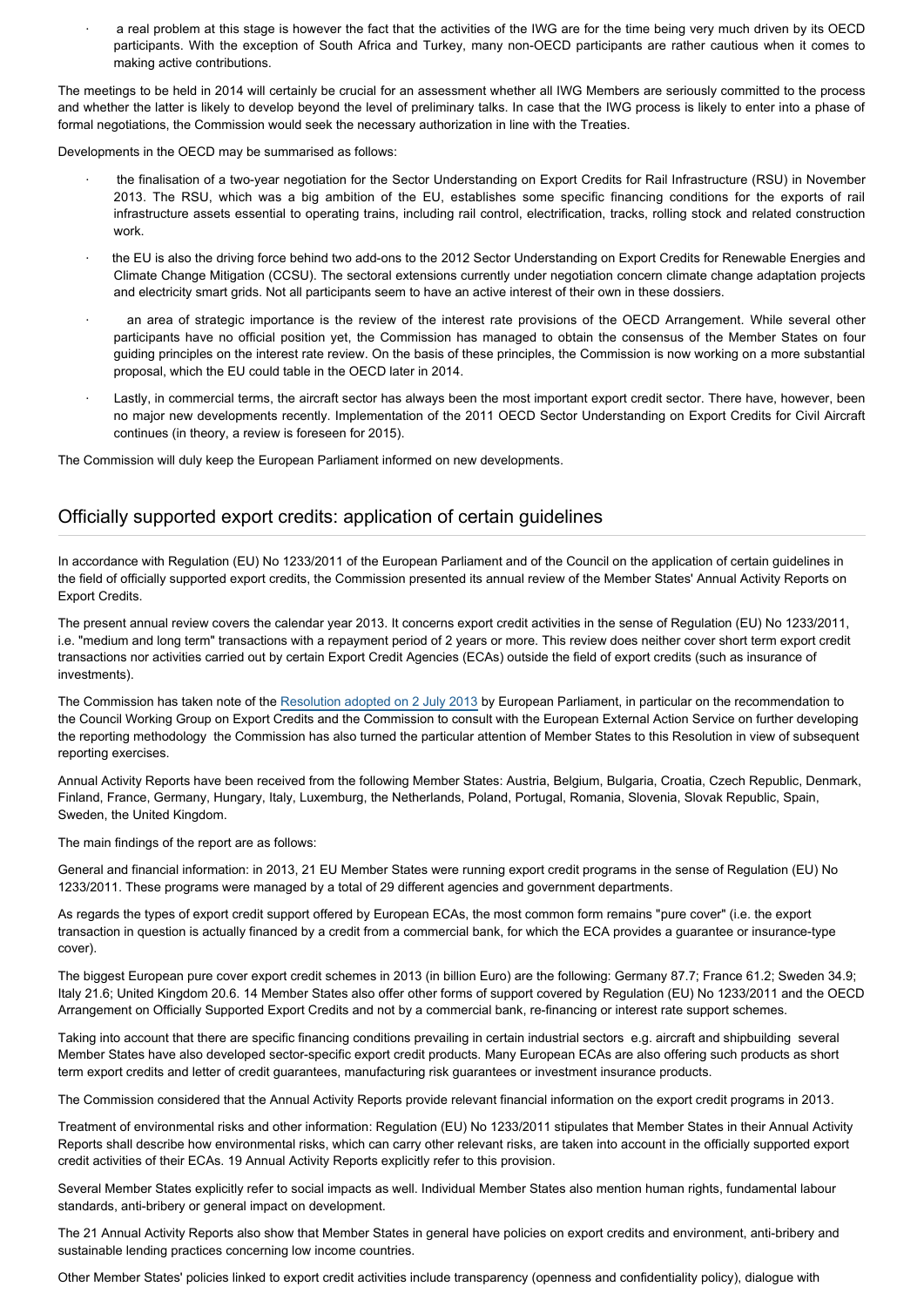stakeholders civil society, contribution to sustainable development, corporate social responsibility (either in the form of a Corporate Social Responsibility policy for the ECA itself or by promoting efforts of exporters in this field), and the promotion of respect of the OECD Guidelines for multinational enterprises.

Lastly, the European Commission stated that Member States with export credit activities in the sense of EU the Regulation have established policies to accompany the management of their export credit programmes that are in line with the EUs objectives.

The European Parliament has called upon the Commission for a statement on whether Member States comply with Union objectives and obligations. The Commission stands ready to facilitate and promote a relevant inter-institutional dialogue in this regard.

#### Officially supported export credits: application of certain guidelines

The Commission presents its annual report on negotiations undertaken by the Commission in the field of export credits, within the meaning of Regulation (EU) No 1233/2011. The period covered is from March 2014 to June 2015.

The Commission has negotiating authorisation in various forums of international cooperation, to establish global standards in the field of officially supported export credits.

Most of the Commissions negotiation activities in this policy area continue to take place within the Export Credit Committees of the Organisation for Economic Co-operation and Development (OECD).

The Commission represents the EU in all negotiations concerning the OECD Arrangement on Officially Supported Export Credits and its Sector Understandings (which cover special financing rules for specific industrial sectors), namely ships, nuclear power plants, civil aircraft, rail infrastructure and renewable energy, climate change, mitigation and water projects.

1) Main developments on export credits in 2014: the report notes that while the history of the OECD Arrangement may be considered a success story, this has changed substantially in recent years. Many new players have emerged in the field of export credits China, Brazil, India, the Russian Federation and South Africa. Quite a few among them have shown reservations to all initiatives to invite them to join the OECD Arrangement. Efforts to integrate them into a new set of international export credit disciplines have become a major priority in its own right.

2) International Working Group on Export Credit ("IWG"): this has continued to be the key forum of dialogue with the non-OECD export credit providers. The Group had four official meetings during the period covered by the report. This regular sequencing of meetings already demonstrates that the IWG has established itself as a regular process. The organisation of the Group remains rudimentary so far (no permanent chair, venue or secretariat). In due course, the more technical and complex IWG discussions become, the more necessary to come back on the question of the Group's institutional set-up.

- With the 5th Official IWG Meeting (Washington 20 -22 May 2014), the Group moved to a new phase of work characterized by "text-based discussions" on the two industrial sectors (naval construction and medical equipment) which the IWG agreed to analyse in detail. This adjustment in the working methods of the IWG had a very positive effect on the whole process. The Chinese delegation supported this new approach from the start, although they made it clear that they were under instruction to keep some important issues premia, interest rates and transparency questions out of the discussion until the IWG had moved to the horizontal phase of talks.
- Despite this reserve, the following meetings were quite constructive: China hosted the 6th Official Meeting in Beijing on 25 and 26 September 2014. While premia, interest rates and transparency issues remained outside the official scope of discussions, the IWG delegations had rather good exchanges on other technical matters (e.g. maximum repayment terms, maximum official support, local cost, definition of starting point of credit, repayment schemes, validity period for export credits).
- The 7th Official IWG Meeting was hosted by the European Union in Brussels from 3rd to 5th February 2015. The EU's approach to hosting this meeting consisted not only in continuing the "text-based" discussions on the ship-building and medical equipment sectors, but also in inviting OECD experts to give technical presentations on the way how premia-setting, interest rates and notifications of individual export credit transactions are organised under the OECD Arrangement.
- At the 8th Official IWG Meeting organised by Brazil in Brasilia from 19th to 21st May 2015 a major breakthrough was reached: the IWG Participants agreed that the talks on sectors have made sufficient progress to justify the launch of proper discussions on a general, horizontal system of rules, applicable to export credit transactions in general. This important decision marks the transition to a new phase in the work of the IWG and reflects a longstanding request by the US and the EU.
- The 9th meeting of the IWG will be hosted by the US in October 2015 and be dedicated to actually implementing the transition to the new phase of horizontal talks.

3) Developments at the OECD: these may be summarised as follows:

- by far the most complex and controversial discussions in the OECD Export Credit Committees during the reporting period have concerned the subject of export credits and fossil fuels, notably when it comes to the financing of coal-fired power plants. Over the last year, there have been intense discussions in the OECD on how export credits can contribute to our common goal to address climate change in the run up to COP 21 (Paris, 30 November to 12 December 2015);
- OECD Participants have at working level reached a preliminary consensus on rules for export credits and smart grids in June 2015;
- due to a favourable development in the negotiation environment in 2014, the OECD Participants re-visited the text of the Sector Understanding on Export Credits for Rail Infrastructure" ("RSU") concluded in November 2013 and to agree to alleviate some restrictive provisions considerably;
- Implementation of the 2011 OECD Sector Understanding on Export Credits for Civil Aircraft (the ASU 2011) continued during the reporting period. No substantial arguments for a fundamental revision were identified and the OECD Participants agreed to postpone the matter until 2019.
- lastly, further technical work on a review of the interest rate provisions of the OECD Arrangement as well as on the premium system for High Income OECD countries was carried out during the reporting period as well, but has not yet resulted in a final outcome.

The Commission will keep the European Parliament informed on new developments.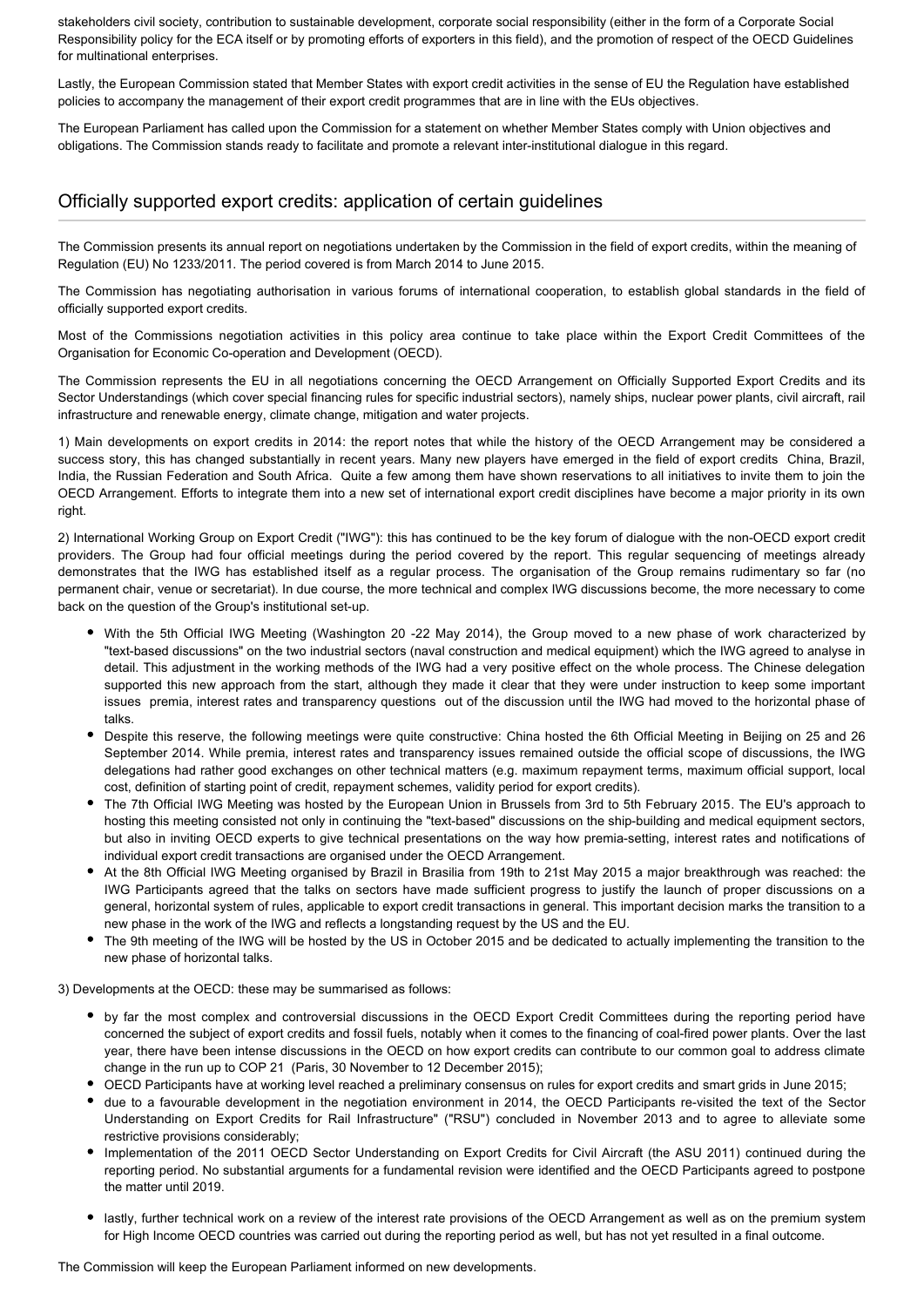The Commission presented its annual report on the Commission's negotiations on export credits within the meaning of Regulation (EU) No 1233/2011. The period extends from July 2015 to August 2016.

1. Main developments in 2014: the Commission recalls that, over the past decades, the OECD arrangement on officially supported export credits has effectively ensured a level playing field between the export credit programmes of its nine participants (European Union, United States, Canada, Japan, Korea, Norway, Switzerland, New Zealand and Australia).

However, it has not been possible to convince some of the new major players (notably China) to implement the Arrangement.

This explains why the International Working Group on Export Credits (IWG) was established in 2012 on the basis of an initiative taken by the United States and China. Its objective is to establish a new set of international rules on export credits, which would be approved by more participants than under the OECD Arrangement.

Although the work of the IWG has great strategic potential, it will take time to achieve tangible results. In the meantime, the work of the OECD on export credits will continue to be useful. It is therefore at these two different levels that the European Commission has had to represent the European Union in international discussions.

2. The International Working Group on Export Credits (IWG): during the reporting period, the IWG held three formal meetings:

- the ninth official meeting, held in Washington (14-16 October 2015), marked the beginning of discussions on horizontal general rules applicable to all export credit operations after an initial phase which involved interviews on medical equipment and ships only. Since then, discussions on medical equipment have stopped gradually, while those relating to the naval sector have continued;
- discussions on horizontal rules both in Washington and at the tenth official meeting (held from 23 to 25 February 2016 in Beijing) were marked by strong differences in the best way to define the general provisions scope and objective of a future set of horizontal rules. Another problem is the inconsistencies between formal meetings, which are due to the permanent rotation of chairpersons, resulting in different agendas from one meeting to the next;
- when it organised the eleventh official meeting (held from 6 to 8 July 2016 in Berlin), the Union decided to consider the constituent elements of the horizontal text and chose less controversial subjects (such as maximum repayment deadlines, maximum public support, processing of local expenses and repayment terms), which allowed discussions on the horizontal text to resume.

Regarding the naval sector, the IWG members had constructive discussions at the three meetings.

3. Developments within the OECD: the greatest achievement was the adoption of the sectoral agreement on export credits for coal-fired power generation projects, on 18 November 2015.

Under the new sectoral agreement, it will now be possible to grant export credits for coal-fired power plants only if it is clearly demonstrated that no other low-carbon energy solution can be used for the project concerned and that this solution is compatible with host country policies and strategies for energy and climate change mitigation.

Only the export of the most efficient technology can be financed and support for plants based on less advanced technologies will be possible only under strict funding conditions.

According to the Commission, the new sectoral agreement (which will enter into force on 1 January 2017) should serve as a springboard for defining even more ambitious limits on the financing of coal-fired power plants in the near future.

## Officially supported export credits: application of certain guidelines

In accordance with Regulation (EU) No 1233/2011, the Commission presents its annual review of Member States' annual activity reports on export credits. The review covers the calendar year 2014.

In its report, the Commission states that it has taken note of [the resolution](http://www.europarl.europa.eu/oeil/popups/ficheprocedure.do?lang=en&reference=2012/2320(INI)) adopted on 2 July 2013 by European Parliament on the first reporting exercise under Regulation (EU) No 1233/20113.

General and financial information: the report is based on the activity reports of 21 EU Member States that were running export credit programmes within the meaning of Regulation (EU) No 1233/2011.

Although most European governments have set up a national export credit agency (ECA), the scope and type of export credit programmes provided, as well as the organisational structures of the ECAs, differ among Member States.

Generally, however, a higher degree of convergence has evolved during recent years as the OECD Arrangement on Officially Supported Export Credits has come to encompass a wide range of issues.

In general terms, Member States have expanded their toolkit of export credit programmes in recent years. The most common type of export credit support offered by European ECAs is what falls under the category "pure cover" (i.e. the export transaction in question is actually financed by a credit from a commercial bank, for which the ECA provides a guarantee or insurance-type cover). A comparison of the aggregate nominal risk exposure at the end of 2014 provides at least a general idea of the size of the biggest pure cover type export credit schemes (in EUR billions):

- · Germany: 88.5 ;
- · France: 65.3 ;
- Sweden: 31.6
- · Italy: 26.7 ;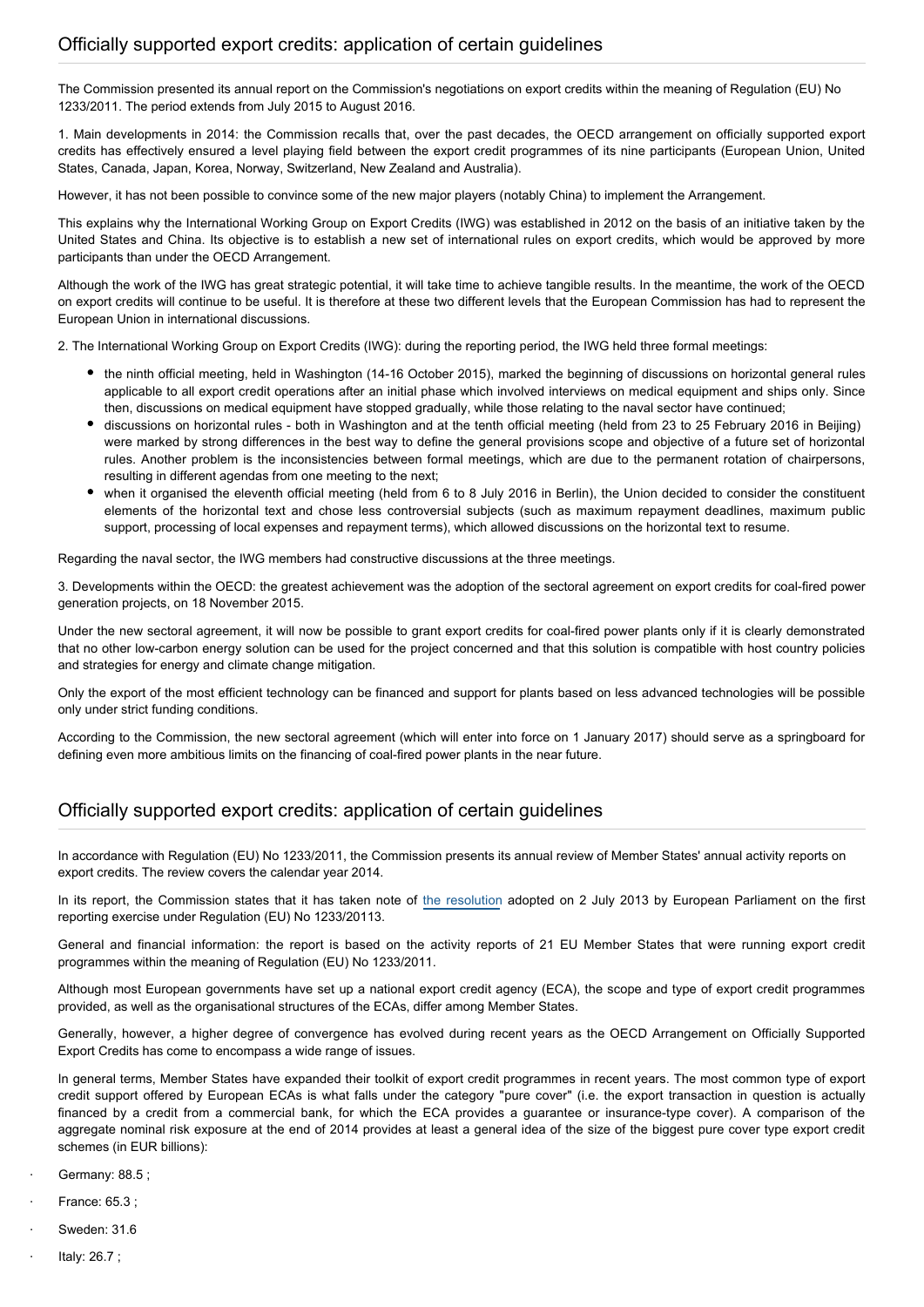Netherlands: 20.2.

Bearing in mind that there are specific financing conditions prevailing in certain industrial sectors e.g. aircraft and shipbuilding several Member States have also developed sector-specific export credit products. The latter essentially cover medium and long-term export credit activities.

Treatment of "environmental risks, which can carry other relevant risks": almost all Member States state that they comply with the OECD Recommendation on common approaches for officially supported export credits and environmental and social due diligence concerning environmental and human rights risks.

Several ECAs also mention that the risk assessment on aspects related to environmental and human rights is often pursued in close collaboration with exporters and banks.

The annual activity reports show that Member States in general have policies on export credits and environment, anti-bribery and sustainable lending practices concerning low income countries. In several cases, the ECAs in question have developed relevant instruments themselves (e.g. a corporate social responsibility policy or an ethics code).

As a means of promoting transparency, dialogues with stakeholders on transactions, finances and on environmental and social issues take place on a regular basis. Many Member States stress the special importance of human rights and the fight against corruption.

Compliance of ECAs with Union objectives and obligations: the Commission notes that Member States with export credit activities have established policies to accompany the management of their export credit programmes that are in line with the Union's objectives.

In response to a recommendation made by the European Parliament, the Commission services have recommended using the work of international monitoring institutions (including the UN) as guidance in further policy development. Member States reports already use such international instruments as references in varying degrees.

The European Parliament has called upon the Commission for a statement on whether Member States comply with Union objectives and obligations. On the basis of information contained in annual activity reports submitted by Member States, the Commission considers that they are consistent with the Union's objective set out in Articles 3 and 21 TEU.

There have been no disputes at WTO level involving European export credit programmes during the reporting period in 2014 and the Commission received no complaints concerning potential infringements of EU law involving export credit agencies.

## Officially supported export credits: application of certain guidelines

In accordance with Regulation (EU) No 1233/2011, the Commission presented its annual review of Member States' annual activity reports on export credits. The present annual review covers the calendar year 2015.

In its report, the Commission has taken note of the recommendations made in the [resolution](http://www.europarl.europa.eu/oeil/popups/ficheprocedure.do?lang=en&reference=2012/2320(INI)) adopted by the European Parliament on 2 July 2013 on the first reporting exercise under Regulation (EU) No 1233/2011.

General and financial information: the annual review is based on annual activity reports received from 21 Member States which were running export credit programmes within the meaning of the Regulation in 2015.

Although most European governments have established an Export Credit Agency (ECA), the scope and nature of export credit programmes and the organisational structures of ECAs differ between Member States. Overall, however, there has been increased convergence in recent years as the OECD arrangement on officially supported export credits has come to cover a wide range of issues.

In general, Member States have expanded their range of export credit programmes in recent years. However, the most common form of export credit support granted by a European ECA falls under the 'pure cover' category (i.e. the export transaction in question is financed by a commercial bank, for which the ECA provides a guarantee or insurance-type cover). The comparison of the aggregate nominal risk exposure as for the end of 2015 provides at least a general idea of the size of the biggest pure cover type export credit schemes (in EUR billion):

- Germany: 92.4
- France: 75
- Sweden: 38.9
- $\bullet$  Italy: 24.6
- Netherlands: 20.2

Many European ECAs also offer products such as short term export credits, letter of credit guarantees, manufacturing risk guarantees and investment insurance products. It should also be noted that several Member States have developed sector-specific export credit products for (for example) aircraft manufacturing and shipbuilding.

Taking account of environmental risks: environmental risks receive increasing attention from Member States and play an important role in the determination of whether export credit support will be provided or not. Member States have thus developed internal processes to evaluate the risks in question. In general, Member States have given a broad interpretation of environmental risks and other relevant risks.

Many Member States refer in particular to the procedures contained in the OECD Recommendation on Common Approaches for Officially Supported Export Credits and Environmental and Social Due Diligence which have gained acceptance and normative force even beyond OECD membership.

However, in a recent trend, many Member States also look beyond the Common Approaches and have begun to benchmark against other international standards in addition to the Common Approaches such as the World Bank Safeguard Policies, the United Nations Guiding Principles on Business and Human Rights, and the International Labour Organisation Declaration on Fundamental Principles and Rights at Work.

Another recent trend is the inclusion of climate change initiatives in this context.

The 21 Annual Activity Reports also show that Member States have developed export credit policies more generally relating to the